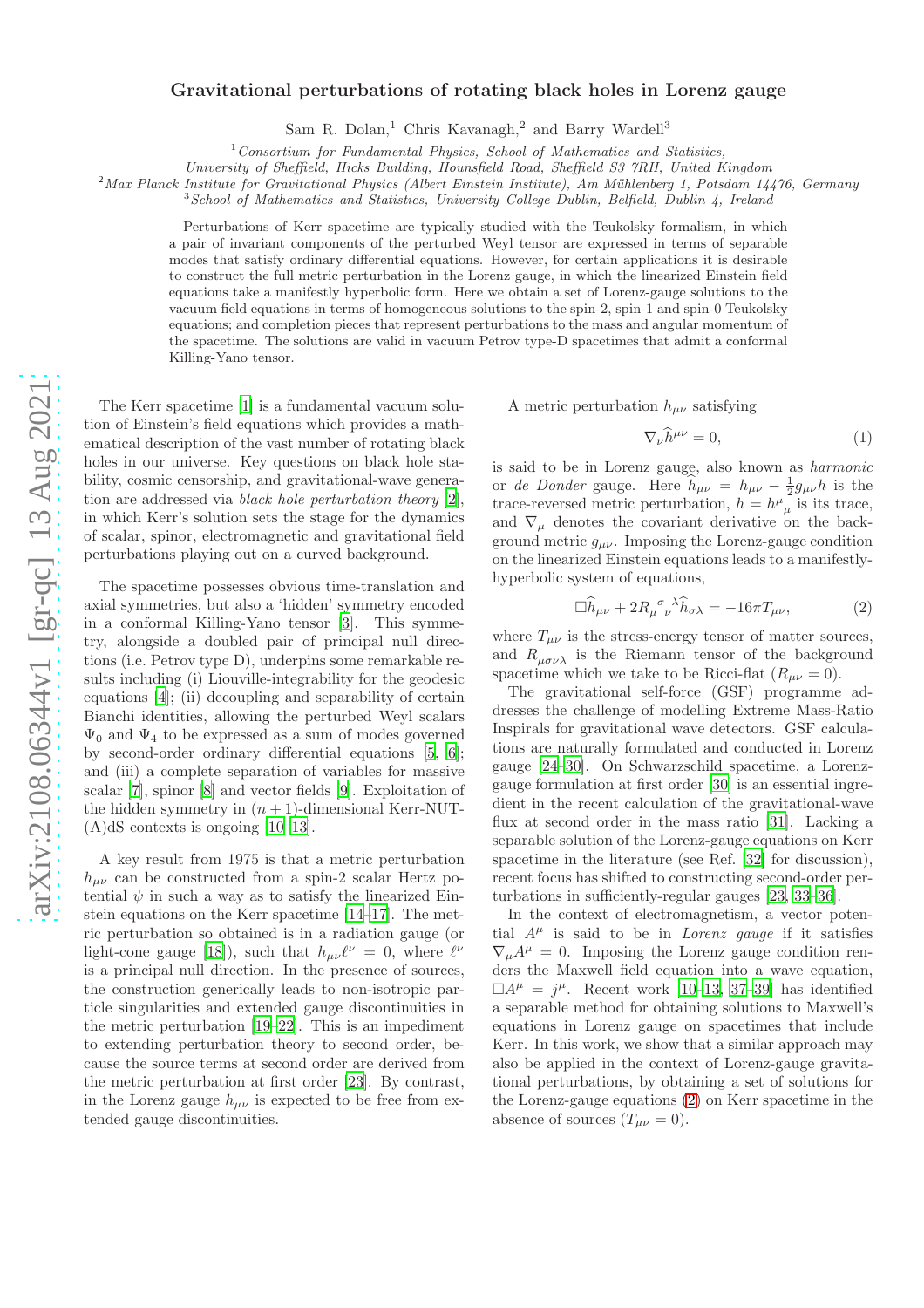Preliminaries.— The Kerr metric can be written in terms of a null tetrad,

$$
g^{\mu\nu} = -2 l^{(\mu} n^{\nu)} + 2 m^{(\mu} \bar{m}^{\nu)}, \tag{3}
$$

where  $l^{\mu}$  and  $n^{\nu}$  are aligned with the principal null directions,  $m^{\mu}$  is a complex null vector and  $\bar{m}^{\nu}$  is its complex conjugate. In Boyer-Lindquist coordinates, the Kinnersley null tetrad is  $l^{\mu} = l^{\mu}_{+}$ ,  $n^{\mu} = -\frac{\Delta}{2\Sigma}l^{\mu}_{-}$ ,  $m^{\mu} = \frac{1}{\sqrt{2}\bar{\zeta}}m^{\mu}_{+}$ and  $\bar{m}^{\mu} = (m^{\mu})^* = \frac{1}{\sqrt{2}}$  $\frac{1}{2\zeta}m^{\mu}_{-}$ , with

$$
l_{\pm}^{\mu} = \left[ \pm (r^2 + a^2) / \Delta, 1, 0, \pm a / \Delta \right],
$$
 (4a)

$$
m^{\mu}_{\pm} = \left[ \pm ia \sin \theta, 0, 1, \pm i / \sin \theta \right],\tag{4b}
$$

where  $\Delta = r^2 - 2Mr + a^2$ ,  $\Sigma = \zeta \overline{\zeta} = r^2 + a^2 \cos^2 \theta$  and

$$
\zeta = r - ia \cos \theta. \tag{5}
$$

The parameters  $M$  and  $a$  represent the mass and specific angular momentum of the black hole.

In the absence of sources, the spin-2 perturbed Weyl scalars satisfy the homogeneous Teukolsky equations [\[5,](#page-4-4) [6](#page-4-5), [40](#page-4-25)] (see [\[2](#page-4-1)] for a review with conventions consistent with those used here),  $\mathcal{O}\Psi_0 = 0 = \mathcal{O}'\Psi_4 \equiv \zeta^{-4}\mathcal{O}\zeta^4\Psi_4$ . The Teukolsky equations admit a separation of variables: working with the Kinnersley tetrad and inserting the ansatz  $\zeta^4 \Psi_4 = R_{-2}(r) S_{-2}(\theta) e^{-i\omega t + im\phi}$  yields

<span id="page-1-3"></span>
$$
\mathcal{O}'\Psi_4 = \zeta^{-4} \left[ \Delta \mathcal{D}_{-1}^{\dagger} \mathcal{D} + \mathcal{L}_{-1} \mathcal{L}_2^{\dagger} - 6i\omega \bar{\zeta} \right] (\zeta^4 \Psi_4) = 0,
$$
\n(6)

where the directional derivatives are  $\mathcal{D} \equiv l^{\mu}_{+} \partial_{\mu}, \mathcal{D}^{\dagger} \equiv l^{\mu}_{+} \partial_{\mu}$  $l_-^\mu \partial_\mu, \mathcal{L}^\dagger = m_+^\mu \partial_\mu, \mathcal{L} = m_-^\mu \partial_\mu$  with  $\mathcal{D}_n = \mathcal{D} + n\Delta'/\Delta$ and  $\mathcal{L}_n = \mathcal{L} + n \cot \theta$ . The functions  $R_{-2}(r)$  and  $S_{-2}(\theta)$ therefore satisfy a set of decoupled ordinary differential equations. A similar result also holds for  $\Psi_0$ .

There is substantial gauge freedom in perturbation theory, linked to the freedom to make an infinitesimal coordinate transformation  $x^{\mu} \to x^{\mu} + \epsilon \xi^{\mu}$ , where  $\epsilon = 1$  is an order-counting parameter. Under such a transformation, a tensor field  $T = T + \epsilon \delta T$  changes at perturbative order as  $T \to T + \epsilon (\delta T - \mathcal{L}_{\xi} T) + O(\epsilon^2)$ , where  $\mathcal{L}_{\xi}$  denotes the Lie derivative along the gauge vector  $\xi^{\mu}$ . Applying this rule to the perturbed metric  $g_{\mu\nu} = g_{\mu\nu} + \epsilon h_{\mu\nu}$  yields a transformation law for the metric perturbation  $h_{\mu\nu}$  under a change of gauge, namely,  $h_{\mu\nu} \to h_{\mu\nu} - 2\xi_{(\mu;\nu)}$ .

On a vacuum black hole background  $(R_{\mu\nu} = 0)$ , the perturbed Ricci tensor  $\delta R_{\mu\nu}$  is gauge-invariant at linear order (as  $\mathcal{L}_{\xi}R_{\mu\nu} = 0$ ). Consequently, any pure-gauge metric perturbation  $h_{\mu\nu} = -2\xi_{(\mu;\nu)}$  satisfies the vacuum field equations; furthermore if the vector satisfies  $\Box \xi^{\mu} =$ 0 then  $h_{\mu\nu}$  is in Lorenz gauge and the metric perturbation satisfies Eq. [\(2\)](#page-0-0) with  $T_{\mu\nu} = 0$ .

In principle, given a vacuum metric perturbation  $h_{\mu\nu}$ , one may apply a gauge transformation to transform it to Lorenz gauge, such that

<span id="page-1-4"></span>
$$
h_{\mu\nu}^L \equiv h_{\mu\nu} - 2\xi_{(\mu;\nu)}\tag{7}
$$

satisfies Eq. [\(1\)](#page-0-1). It follows that the gauge vector  $\xi^{\mu}$  must satisfy a sourced wave equation,

<span id="page-1-1"></span>
$$
\Box \xi^{\mu} = \nabla_{\nu} \hat{h}^{\mu \nu}.
$$
 (8)

Reconstruction of Lorenz gauge solutions from scalar potentials.— Our main result is that one can construct solutions to the Lorenz gauge equations from separable solutions of the Teukolsky equation. These solutions are divided into scalar (spin-0), vector (spin-1), and tensor (spin-2) type, alongside "completion" pieces [\[41,](#page-4-26) [42](#page-4-27)] associated with infinitesimal changes in the mass and angular momentum of the black hole. In the absence of sources, the spin-0 and spin-1 perturbations are puregauge modes. In the presence of sources, we anticipate that solutions of all types will be required to construct a physical solution that is free from gauge discontinuities.

 $Spin-2$  solutions.  $\qquad$  To obtain Lorenz gauge solutions derived from spin-2 scalars, we start with the ingoing radiation-gauge solution of Chrzanowski (Ref. [\[14\]](#page-4-11), Table I) and seek a transformation to Lorenz gauge. Chrzanowski's solution can be expressed in covariant form as [\[43\]](#page-4-28)

<span id="page-1-0"></span>
$$
h_{\mu\nu} = \nabla_{\beta} \left[ \zeta^4 \nabla_{\alpha} \left( \zeta^{-4} \mathcal{H}_{(\mu \ \nu)}^{\alpha}{}^{\beta} \right) \right] + \text{c.c.}
$$
 (9)

where

$$
\mathcal{H}^{\mu\alpha\nu\beta} = -4\psi \, l^{[\mu} m^{\alpha]} l^{[\nu} m^{\beta]},\tag{10}
$$

and where  $\psi$  is the spin-weight  $-2$  ingoing radiationgauge Hertz potential that satisfies the  $s = -2$  Teukolsky equation,  $\mathcal{O}\psi = 0$ . For now, we omit the complexconjugate piece of Eq. [\(9\)](#page-1-0) and will restore it later.

The metric perturbation in Eq. [\(9\)](#page-1-0) is manifestly tracefree  $(h = 0)$ . We now seek to transform  $h_{\mu\nu}$  to Lorenz gauge by solving Eq. [\(8\)](#page-1-1), while preserving the trace-free condition. That is, we seek a gauge vector  $\xi^{\mu}$  satisfying

$$
\Box \xi^{\mu} = -j^{\mu} \equiv \nabla_{\nu} h^{\mu \nu}, \qquad \nabla_{\mu} \xi^{\mu} = 0. \tag{11}
$$

This we recognise as a well-formed electromagnetic field equation in (vector) Lorenz gauge. The effective fourcurrent  $j^{\mu}$  is divergence-free  $(\nabla_{\mu} j^{\mu} = 0)$  by virtue of the fact that  $h^{\mu\nu}$  in Eq. [\(9\)](#page-1-0) satisfies  $\nabla_{\mu}\nabla_{\nu}h^{\mu\nu} = 0$ . The above becomes clearer when written in terms of forms:

<span id="page-1-2"></span>
$$
\delta d\xi = j, \qquad \delta \xi = 0, \qquad \delta j = 0. \tag{12}
$$

Here d is the exterior derivative,  $\delta = \star d^*$  is the coderivative,  $\star$  is the Hodge dual operation,  $\Box \xi = d\delta \xi - \delta d\xi$  on a Ricci-flat spacetime, and a key identity is dd =  $0 = \delta \delta$ .

By Poincaré's lemma, a divergence-free vector is locally the coderivative of a (non-unique) two-form. A short calculation establishes that  $j = \delta J$ , that is,  $j^{\mu} = \nabla_{\nu} J^{\mu\nu}$ with the two-form

$$
J^{\mu\nu} = \frac{2\sqrt{2}}{\Sigma} l^{[\mu} m^{\nu]} \left( \mathcal{L}_2^{\dagger} - ia \sin \theta \mathcal{D} \right) \psi. \tag{13}
$$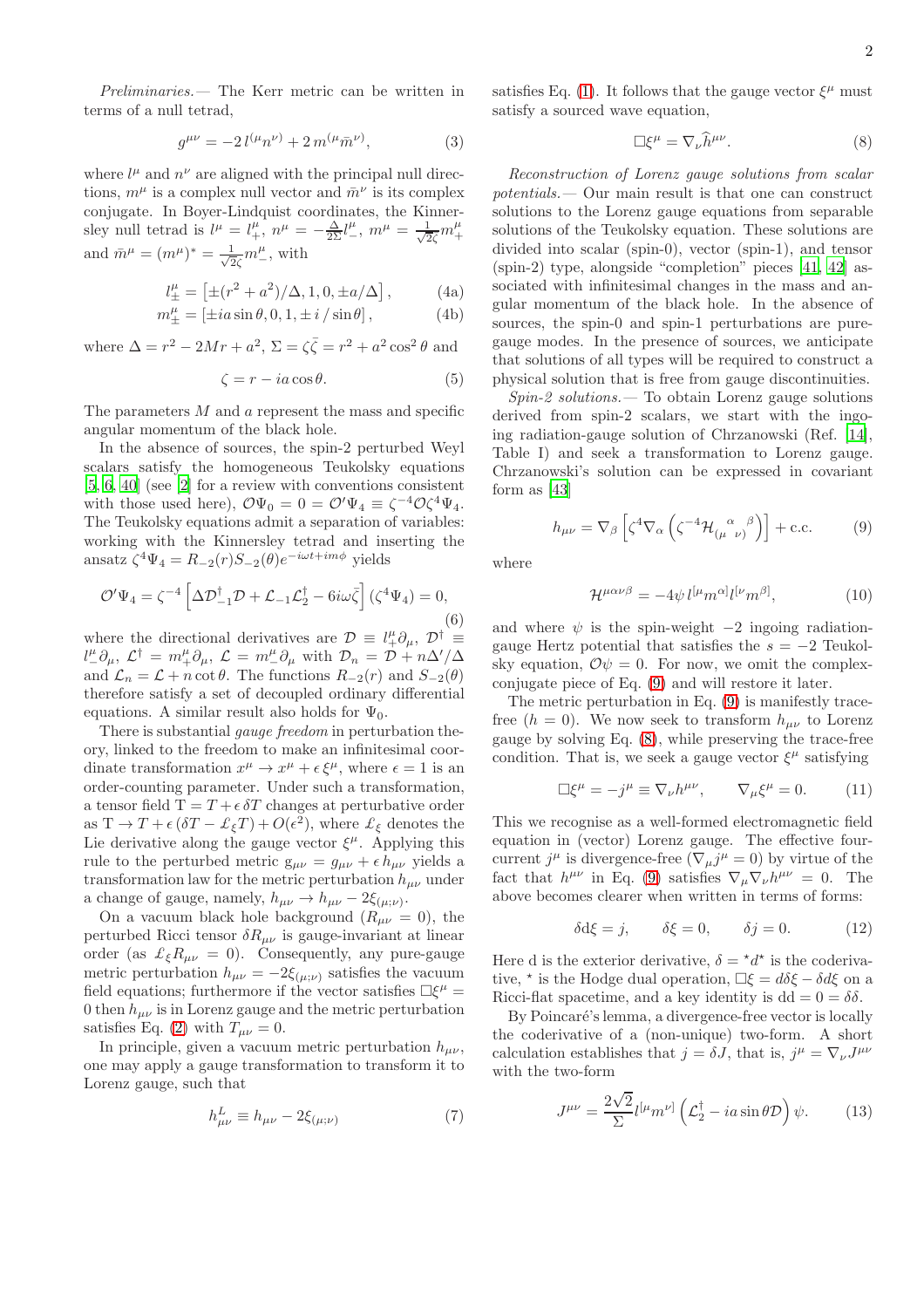Equation [\(12\)](#page-1-2) can be written as  $\delta(d\xi-J+\star d\zeta) = 0$ , where ς is an arbitrary vector field (i.e. a gauge vector of the third kind  $[44]$ . The recent work of Green *et al.*  $[45, 46]$  $[45, 46]$  $[45, 46]$  $[45, 46]$ suggests the ansatz

<span id="page-2-1"></span>
$$
\xi = \zeta^2 \delta H - d\chi,\tag{14}
$$

where H is a two-form and  $\chi$  is a scalar; and we choose the gauge vector of the third kind to be  $\varsigma = -i\zeta^2 \delta H$  so that the field equation becomes [\[47](#page-4-32)]

$$
\delta\left((1-i^*)d\zeta^2\delta H-J\right)=0.\tag{15}
$$

The operator  $d\zeta^2\delta$  generates decoupled equations for the three anti-self-dual degrees of freedom in the two-form H [\[45\]](#page-4-30); and the operator  $(1 - i^*)$  annihilates the self-dual components of the equation [\[45,](#page-4-30) [48\]](#page-4-33). The ansatz

<span id="page-2-2"></span>
$$
H^{\mu\nu} = \frac{2\sqrt{2}}{\zeta} l^{[\mu} m^{\nu]} \alpha \tag{16}
$$

then leads to a single decoupled second-order equation for  $\alpha$ ,

<span id="page-2-0"></span>
$$
\left(\Delta \mathcal{D}^{\dagger} \zeta^2 \mathcal{D} + \mathcal{L} \zeta^2 \mathcal{L}_1^{\dagger}\right) \alpha = -\zeta \left(\mathcal{L}_2^{\dagger} - ia \sin \theta \mathcal{D}\right) \psi. \tag{17}
$$

Assuming harmonic time dependence  $e^{-i\omega t}$  for  $\psi$ , and by application of the vacuum Teukolsky equation [\(6\)](#page-1-3), we find that Eq. [\(17\)](#page-2-0) has an elementary solution,

<span id="page-2-3"></span>
$$
\alpha = -\frac{1}{6i\omega\zeta} \mathcal{D}\mathcal{L}_2^{\dagger}\psi. \tag{18}
$$

To obtain the gauge vector in Eq. [\(14\)](#page-2-1) we must also solve  $\delta d\chi = \Box \chi = (\nabla_{\mu} \zeta^2) \nabla_{\nu} H^{\mu \nu}$ , that is,

$$
\Box \chi = \frac{2}{\zeta} \left( \mathcal{L}_1^\dagger - i a \sin \theta \mathcal{D} \right) \alpha. \tag{19}
$$

This also has an elementary solution,

<span id="page-2-4"></span>
$$
\chi = \frac{1}{24\omega^2} \mathcal{D} \mathcal{D} \mathcal{L}_1^{\dagger} \mathcal{L}_2^{\dagger} \psi.
$$
 (20)

In summary, the gauge vector that transforms the radiation-gauge solution of Eq. [\(9\)](#page-1-0) to Lorenz gauge via Eq. [\(7\)](#page-1-4) is

$$
\xi^{\mu} = \zeta^2 \nabla_{\nu} H^{\mu \nu} - g^{\mu \nu} \nabla_{\nu} \chi, \qquad (21)
$$

where the key ingredients are in Eqs. [\(16\)](#page-2-2), [\(18\)](#page-2-3) and [\(20\)](#page-2-4).

Reformulation in terms of GHP calculus.— We now rewrite the previous results using the Geroch-Held-Penrose (GHP) formalism [\[49](#page-4-34)] (see Sec. 4.1.1 of Ref. [\[2](#page-4-1)] for a review). This allows us to: reformulate the results in a covariant and tetrad-independent way; eliminate the need for a mode ansatz; relate components of the Lorenz gauge metric perturbation to the Weyl scalars in a compact and unified form; and extend the results to the full Kerr-NUT class of Petrov type-D spacetimes. It also allows us to obtain a similar result for the gauge transformation from the *outgoing* radiation gauge by applying the GHP prime operator along with the identifications  $\Psi_4' = \Psi_0$  and  $\psi' = \psi_{\text{ORG}}$ .

Translating the key ingredients in the gauge transformation to GHP expressions we get

$$
\chi = \frac{1}{12} \mathcal{L}_T^{-2} \mathfrak{d}^2 \bar{\zeta}^2 \mathfrak{d}^2 \psi, \qquad (22a)
$$

$$
H_{\mu\nu} = l_{\left[\mu} m_{\nu\right]} \frac{1}{3\zeta^2} \pounds_T^{-1} \eth \bar{\zeta} \Phi \psi, \tag{22b}
$$

where  $\mathcal{L}_T$  is the Lie derivative along the time-translation Killing vector  $T^{\mu}$  and  $\mathcal{L}_T^{-n}$  indicates an *n*-th time integral. It is straightforward to check by direct substitution that the metric perturbation obtained from these ingredients satisfies the Lorenz-gauge field equations and gauge condition provided the Hertz potential satisfies  $\mathcal{O}\psi = 0$ .

Using the "inversion" relations that relate the radiation gauge Hertz potential to the spin-2 Weyl scalars,

$$
\Psi_0 = \frac{1}{4} \mathbf{P}^4 \overline{\psi},\tag{23a}
$$

<span id="page-2-5"></span>
$$
\Psi_4 = \frac{1}{4}\mathfrak{d}'^4\overline{\psi} - \frac{3}{4}M\zeta^{-4}\pounds_T\psi,\tag{23b}
$$

the components of the Lorenz-gauge metric perturbation can be written concisely in terms of the components of the perturbed Weyl tensor. Restoring the complexconjugate terms and commuting derivative operators, we find that four of the components of the metric perturbation can be written compactly as

$$
h_{ll} = -\frac{1}{3} \mathcal{L}_T^{-2} \left[ \bar{\zeta}^{-2} \eth^2 (\bar{\zeta}^4 \bar{\Psi}_0) + \zeta^{-2} \eth'^2 (\zeta^4 \Psi_0) \right], \quad (24a)
$$

$$
h_{nn} = -\frac{1}{3} \mathcal{L}_T^{-2} \left[ \bar{\zeta}^{-2} \eth'^2 (\bar{\zeta}^4 \bar{\Psi}_4) + \zeta^{-2} \eth^2 (\zeta^4 \Psi_4) \right], \quad (24b)
$$

$$
h_{mm} = -\frac{1}{3} \mathcal{L}_T^{-2} [\bar{\zeta}^{-2} \mathbf{P}^2 (\bar{\zeta}^4 \bar{\Psi}_4) + \zeta^{-2} \mathbf{P}'^2 (\zeta^4 \Psi_0)], \quad (24c)
$$

$$
h_{\bar{m}\bar{m}} = -\frac{1}{3} \mathcal{L}_T^{-2} [\bar{\zeta}^{-2} \mathbf{p}^{\prime 2} (\bar{\zeta}^4 \bar{\Psi}_0) + \zeta^{-2} \mathbf{p}^2 (\zeta^4 \Psi_4)]. \tag{24d}
$$

A fifth component is obtained from the fact that this metric perturbation is traceless,

$$
h = 2(h_{m\bar{m}} - h_{ln}) = 0.
$$
 (25)

The remaining 5 components can similarly be written in terms of perturbed Weyl scalars, but the expressions involve the gauge-dependent scalars  $\Psi_1$ ,  $\Psi_2$  and  $\Psi_3$ .

 $Spin-1$  solutions.  $- A$  set of spin-1 solutions satisfying  $\Box \xi^{\mu} = 0$  and  $\nabla_{\mu} \xi^{\mu} = 0$  were obtained in Ref. [\[38,](#page-4-35) [39](#page-4-24)] (see also Ref. [\[9,](#page-4-8) [37\]](#page-4-23)). They take the form

$$
\xi_{(s=1)}^{\mu} = \nabla_{\nu} \left( \zeta \mathcal{H}_{(s=1)}^{\nu \mu} \right) + \text{c.c.},\tag{26}
$$

where

$$
\mathcal{H}_{(s=1)}^{\mu\nu} = 2\pounds_T^{-1} \left[ \phi_0 \bar{m}^{[\mu} n^{\nu]} - \phi_2 l^{[\mu} m^{\nu]} \right]. \tag{27}
$$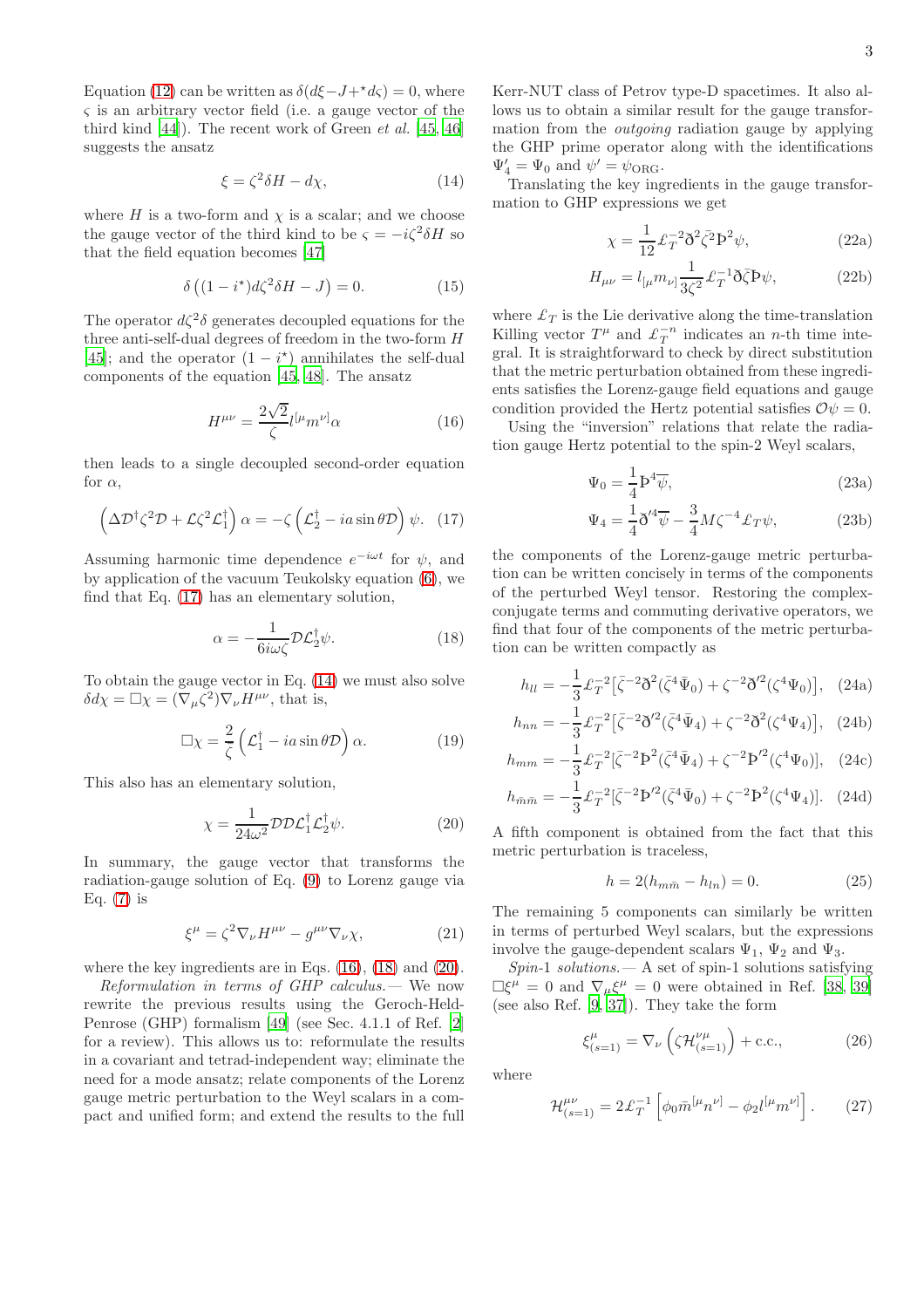Here,  $\phi_0$  and  $\phi_2$  are Maxwell scalars that satisfy the Teukolsky equations for  $s = +1$  and  $s = -1$ , respectively (i.e.  $\mathcal{O}\phi_0 = 0 = \mathcal{O}'\phi_2$ ), and which are linked by the spin-1 Teukolsky-Starobinsky identities. A traceless spin-1 Lorenz-gauge metric perturbation can be constructed from  $\xi_{(s=1)}^{\mu}$  in the now-familiar way,  $h_{\mu\nu}^{(s=1)} = -2\xi_{(\mu;\nu)}^{(s=1)}$  $\frac{(s-1)}{(\mu;\nu)}$ .

 $Spin-0$  solutions.  $\sim$  So far, we have only considered trace-free solutions,  $h = 0$ . The trace of the metric perturbation must satisfy

$$
\Box h = 0 \tag{28}
$$

in the homogeneous case by virtue of the contraction of Eq.  $(2)$ . It is natural to ask: what (non-unique) homogeneous Lorenz-gauge metric perturbation generates a trace h? A suitable metric perturbation is pure-gauge, i.e.,

$$
h_{\alpha\beta}^{(s=0)} = -2\xi_{(\alpha;\beta)}^{(s=0)},\tag{29}
$$

and is generated by a gauge vector that satisfies

<span id="page-3-0"></span>
$$
\nabla_{\alpha} \xi_{(s=0)}^{\alpha} = -\frac{1}{2}h, \quad \Box \xi_{(s=0)}^{\alpha} = 0. \tag{30}
$$

A vector with precisely these properties is

$$
\xi_{(s=0)}^{\alpha} = \frac{1}{2} \mathcal{L}_T^{-1} f^{\alpha\beta} h_{;\beta} + 2\kappa^{;\alpha},\tag{31}
$$

where

$$
f_{\alpha\beta} = (\zeta + \bar{\zeta})n_{[\alpha}l_{\beta]} - (\zeta - \bar{\zeta})\bar{m}_{[\alpha}m_{\beta]},
$$
 (32)

is the conformal Killing-Yano tensor (we follow here the definition of [\[50\]](#page-4-36), which differs from that of Ref. [\[3\]](#page-4-2) by an overall sign), and where  $\kappa$  is a scalar field satisfying

$$
\Box \kappa = \frac{1}{2}h. \tag{33}
$$

It is straightforward to show that the requirements [\(30\)](#page-3-0) are satisfied by using the properties of the conformal Killing-Yano tensor, namely

$$
f_{\alpha(\beta;\gamma)} = g_{\beta\gamma} T_{\alpha} - g_{\alpha(\beta} T_{\gamma)}, \ f_{\alpha\beta} = f_{[\alpha\beta]}, \ T^{\alpha} = \frac{1}{3} f^{\alpha\beta}{}_{;\beta}.
$$
\n(34)

In the Schwarzschild case, the two spin-0 degrees of freedom, h and  $\kappa$ , map on to those identified by Berndtson [\[26\]](#page-4-37).

 $Completion$  pieces.  $-$  In addition to spin-s contributions, the Lorenz gauge metric may also contain "completion" pieces [\[41,](#page-4-26) [42\]](#page-4-27) associated in the Kerr case with infinitesimal changes in the mass and angular momentum of the black hole. One such piece is the conformal mode  $h_{\mu\nu}^{(g)} = g_{\mu\nu}$  which is in Lorenz gauge and satisfies the homogeneous field equations. A second, linearlyindependent completion piece is

$$
h_{\mu\nu}^{(M)} = h_{\mu\nu}^{(\delta M)} - 2Y_{(\mu;\nu)}, \qquad h_{\mu\nu}^{(\delta M)} \equiv M \left. \frac{\partial g_{\mu\nu}}{\partial M} \right|_a, \tag{35}
$$

where  $h_{\mu\nu}^{(\delta M)}$  is traceless, and  $Y_\mu$  is a (non-Lorenz) gauge vector such that  $\Box Y_{\mu} = \nabla^{\nu} h_{\mu\nu}^{(\delta M)} = \delta_{\mu}^{r} 2M/\Delta$ . Since the right-hand side is a gradient, the gauge vector is also a gradient,  $Y_{\mu} = \nabla_{\mu} y$ , and using  $\square(\nabla_{\mu} y) = \nabla_{\mu} (\square y)$ , the potential  $y$  must satisfy

$$
\Box y = \int \frac{2M}{\Delta} dr = \left(\frac{2M}{r_+ - r_-}\right) \ln \left(\frac{r - r_+}{r - r_-}\right) + \text{const.}
$$
\n(36)

This equation can be solved by separation of variables.

The mass and angular momentum content of the  $h_{\mu\nu}^{(g)}$ and  $h_{\mu\nu}^{(M)}$  modes can be assessed by evaluating the conserved charges associated with the background Killing vectors (see Sec. IIE in Ref. [\[28\]](#page-4-38), and Ref. [\[51\]](#page-4-39)). The conformal mode has  $Q_{(t)} = M/2$  and  $Q_{(\phi)} = -aM$  and the completion piece has  $Q_{(t)} = M$  and  $Q_{(\phi)} = -aM$ .

Discussion.— We have obtained a set of Lorenz-gauge metric perturbations which satisfy the vacuum field equa-tions [Eq. [\(2\)](#page-0-0) with  $T_{\mu\nu} = 0$ ]. In the frequency domain, the spin-0, spin-1 and spin-2 metric perturbations can be expressed in terms of separable modes, that is, radial and angular functions  $sR_{\ell m\omega}(r)$  and  $sS_{\ell m\omega}(\theta)$  satisfying the vacuum Teukolsky equations for  $s = 0$ ,  $s = \pm 1$  and  $s = \pm 2$ . It is notable that, although the construction of the spin-2 modes starts with the radiation-gauge potentials  $\psi$ , the Lorenz-gauge metric components in Eq. [\(24\)](#page-2-5) can be written in terms of Weyl scalars only, without reference to  $\psi$ . We also note however that it is likely that the zero frequency modes of the spin-2 case will need to be treated separately, as has been done for the spin-1 [\[39\]](#page-4-24).

Several extensions of this work suggest themselves. First, extending the Lorenz-gauge formalism to include source terms  $(T_{\mu\nu} \neq 0)$ . Second, constructing solutions for GSF particle-inspiral scenarios by demanding global regularity (in vacuum regions) on a metric perturbation constructed from a sum over a complete set of vacuum modes. Third, the application of these Lorenz-gauge solutions in second-order GSF applications [\[31,](#page-4-19) [52,](#page-4-40) [53\]](#page-4-41), ultimately leading to the production of waveforms for extreme mass ratio systems with a spinning primary (larger) black hole.

Acknowledgements.— With thanks to Leanne Durkan, Vahid Toomani, Stephen Green, Stefan Hollands, Adam Pound, Leor Barack, Adrian Ottewill, Amos Ori, Saul Teukolsky, Bernard Whiting and Lars Andersson for discussions. S.D. acknowledges financial support from the Science and Technology Facilities Council (STFC) under Grant No. ST/P000800/1, and from the European Union's Horizon 2020 research and innovation programme under the H2020-MSCA-RISE-2017 Grant No. FunFiCO-777740.